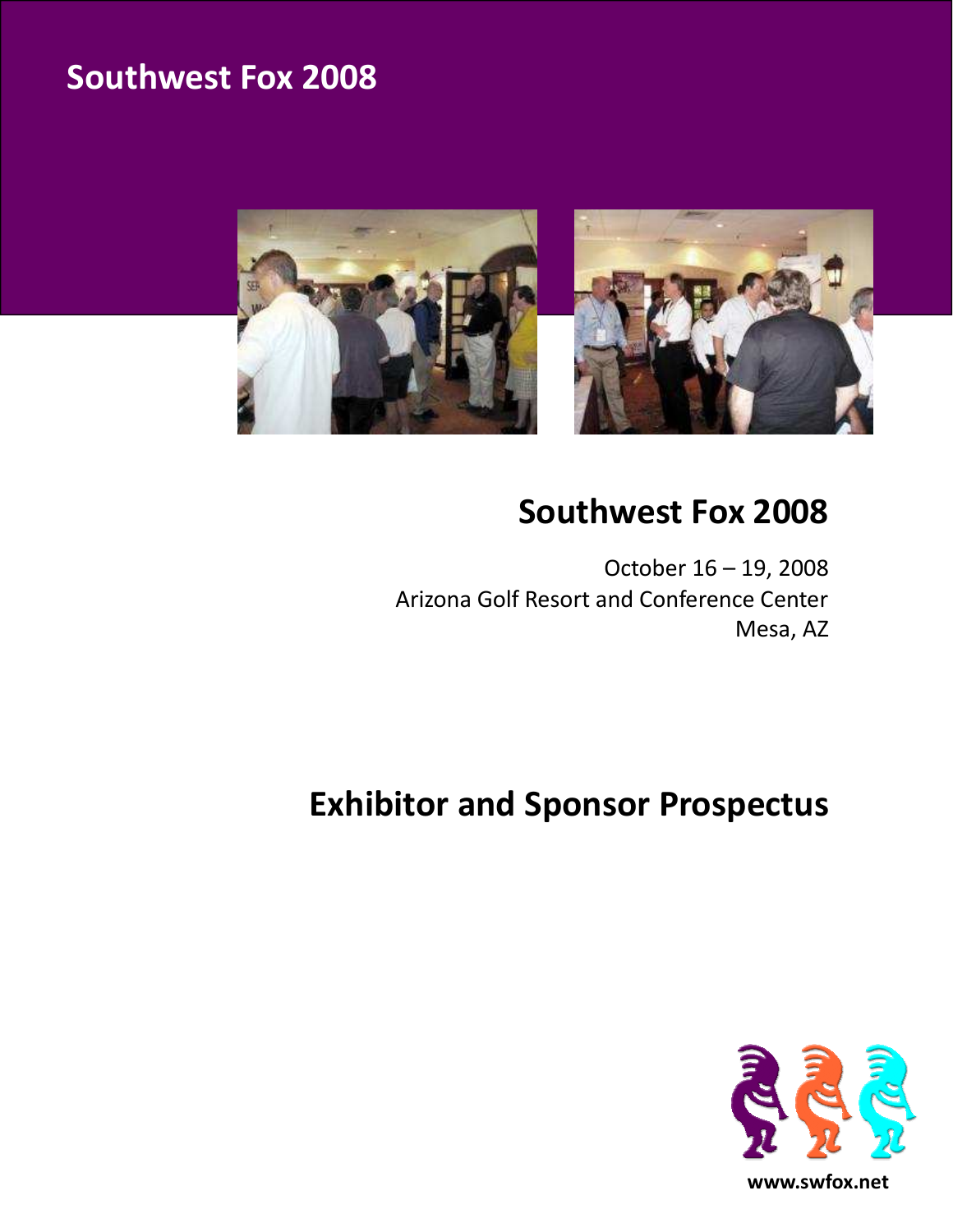## The best Visual FoxPro conference in North America gets better every year



The fifth annual Southwest Fox Conference presents the latest in Microsoft Visual FoxPro development techniques and interoperability with other technologies. Sessions are presented by the best and brightest VFP speakers, many of whom are Microsoft Most Valuable Professionals (MVPs).

This highly acclaimed and popular conference is the perfect venue for VFP developers interested in learning more about VFP, further refining their software development skills, learning how to better run a consulting firm or IT department, and being a better software craftsman.

Previous years' attendees had this to say about Southwest Fox:

"This was one of the best conferences I have ever attended!"

"Southwest Fox 2007 was one of the best (if not THE best) conferences I've been to! I walked away with a ton of ideas and a sense of excitement, and that hasn't happened for me at a conference in years. The speaker selection was excellent. I'm looking forward to next year's conference."

"I have now attended every Southwest Fox conference and I will continue to set aside October for Southwest Fox. The friendly atmosphere at Southwest Fox promotes the easy exchange of ideas and development of professional relationships. Southwest Fox is of great educational value, friendly and ideal location."



www.swfox.net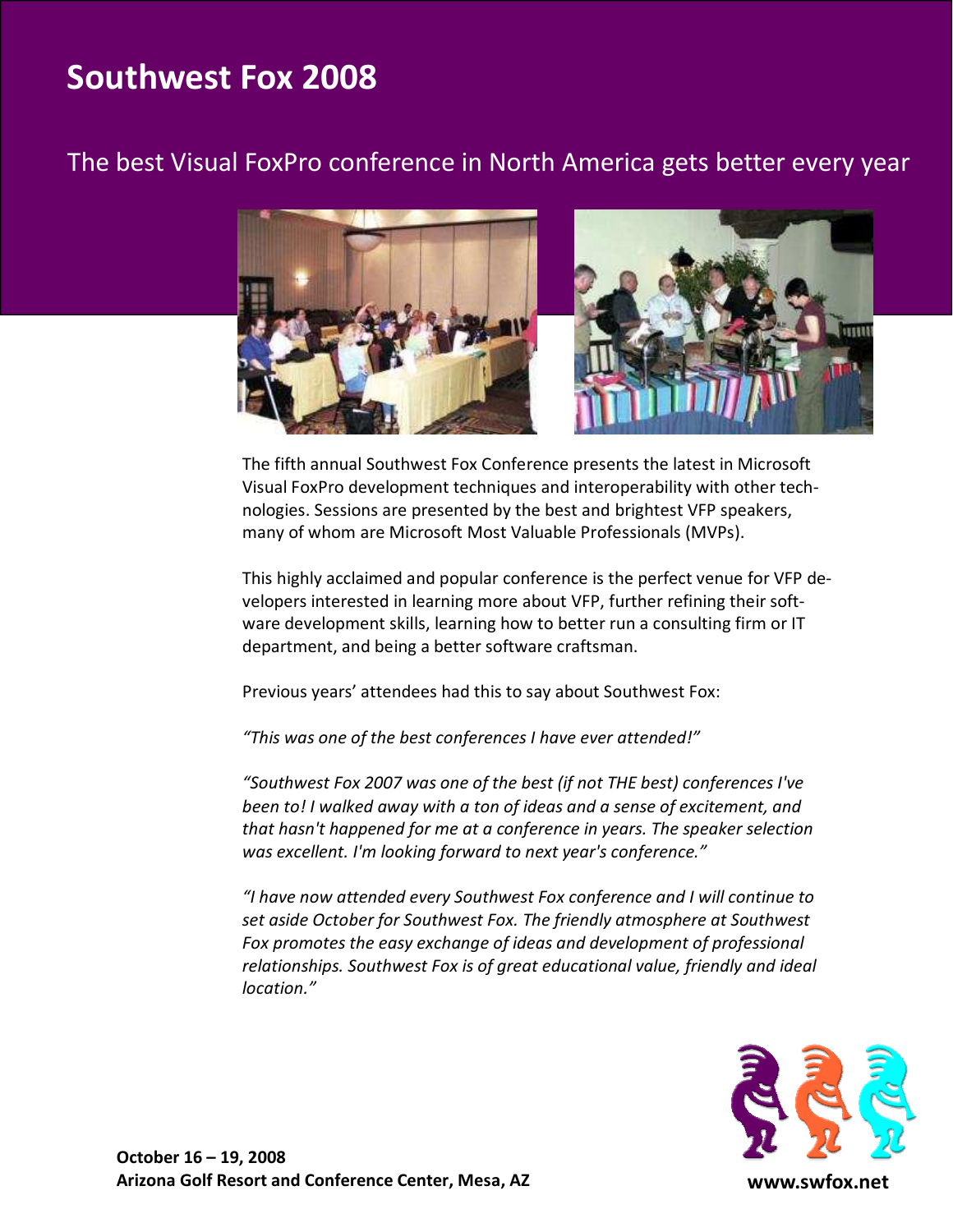## Exhibitor Opportunities



Exhibiting at Southwest Fox is a great way to get your products and services in front of potential customers. There's nothing like face-to-face contact, both at your booth and at social events, to help close the deal.

There are many benefits to exhibiting at Southwest Fox:

- Networking opportunities
- Raise brand and product awareness
- Establish profitable and long-term business relationships
- Generate leads and opportunities

Exhibition spaces are limited and book up quickly. Don't miss this ideal opportunity to showcase your organization and its products and services to the cream of the Visual FoxPro development industry.

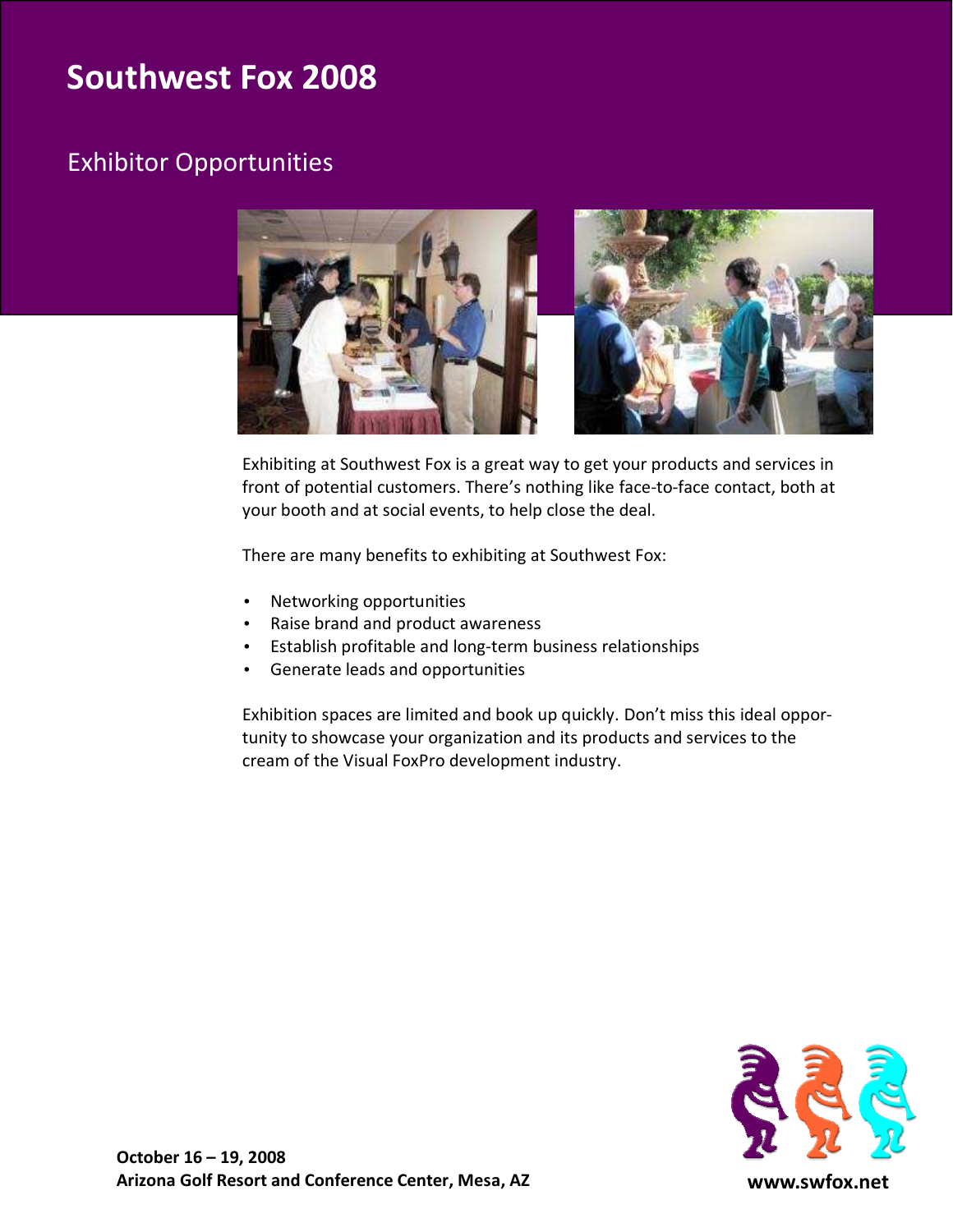## Exhibitor and Sponsorship Packages





### Gold Sponsorship \$1,000

- Logo placement and link on all conference Web site pages as well as sponsors and exhibitors pages
- 10 x 10 exhibitor booth space, including draped table, electrical power, wireless Internet connection, and chair (monitors available for rent at additional cost)
- One meals-only conference pass (additional passes available for \$275)
- 75 minute vendor session
- Mention in the keynote
- Logo placement in printed conference book
- Conference bag insert

#### Silver Sponsorship \$750

- Logo placement and link on conference Web site sponsors and exhibitors pages
- 10 x 10 exhibitor booth space, including draped table, electrical power, wireless Internet connection, and chair (monitors available for rent at additional cost)
- One meals-only conference pass (additional passes available for \$275)
- 75 minute vendor session
- Mention in the keynote
- Logo placement in printed conference book
- Conference bag insert

#### Bronze Sponsorship **\$250**

- Logo placement and link on conference Web site sponsors page
- Logo placement in printed conference book
- Mention in the keynote
- Conference bag insert



October 16 – 19, 2008 Arizona Golf Resort and Conference Center, Mesa, AZ

www.swfox.net